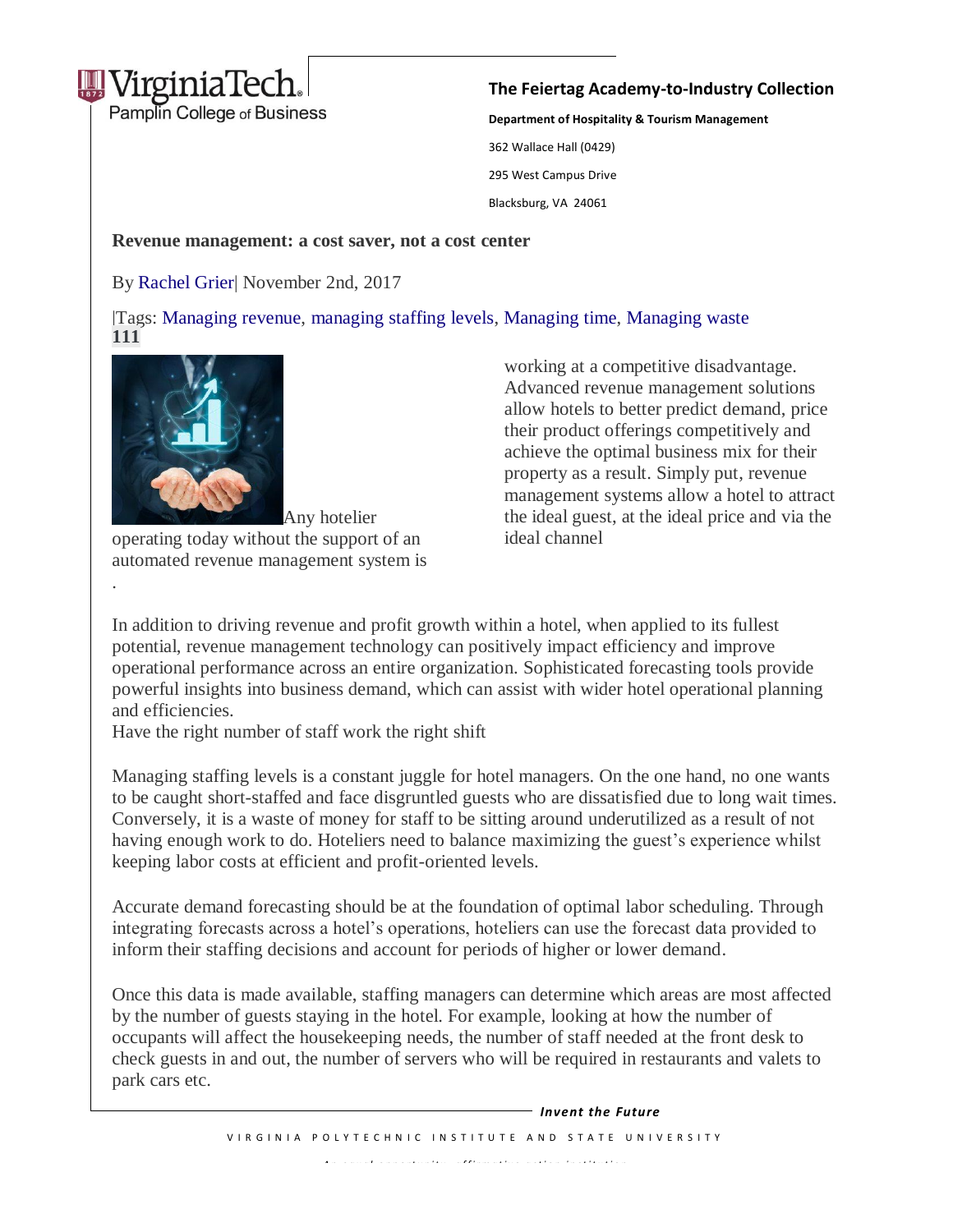It is not just the hotel level demand that should be reviewed, but also the granular segmentation that the demand is forecast to be coming from. For example, higher paying guests may be more likely to stay in a suite, which will take longer to clean than a standard room. The suite or club room guests' in-house spend is different to that of a standard room guest and flows into a hotel's forecasted fine dining residential uptake, spa, room service etc.

Check-in and check-out patterns should also be studied in relation to a hotel's demand forecast, to make sure staff members are working at optimal times during the day. In this context, hoteliers should also look at the levels of service required – i.e. how long is it acceptable for a guest to be queuing to check in? Or wait to be served in a restaurant? Once this has been established, general rules can be put in place for how staffing levels should be adjusted based on booking patterns and forecasts.

Minimize waste, maximize profits

In the same way that forecasting can be applied to achieving optimal staff levels, it can also be used to match ordering quantities from external suppliers to minimize any wastage and ensuring supplies or services have the capacity to meet the forward business needs.

Prudent hoteliers using granular forecasting can also address how perishable supplies are affected most by occupancy. For example, during peak periods, the number of sheets that need washing per day will increase – and be influenced by the average length of stay patterns as well. If the hotel's own laundry doesn't have enough capacity for peak periods, having accurate forecasts in place will mean hoteliers know in advance when they might need to contract out sheet washing externally to manage the influx.

Saving time so staff can focus on the important tasks

Not only can revenue management help reduce hotel costs and improve operational efficiencies through accurate demand forecasts, but the technology also automates time-consuming pricing functions. Through a series of algorithms and calculations, revenue management systems automatically assess hotel performance on a daily, weekly, monthly and annual basis. This allows revenue managers to quickly compare rooms sold and revenue against data at the market segment and total hotel level; freeing up time, so they can use it to make strategic decisions to improve the hotel's business performance, rather than spend time pouring through large volumes of data.

Timing property maintenance and renovations

No guest likes to have their stay disturbed by the sound of property maintenance occurring, which is why hotels typically schedule these important works in off-peak times, or when rooms are unlikely to be booked. Looking at forecasted demand from various segments will help ensure renovations take place at the right time, and that business doesn't have to be displaced by out of order rooms during a renovation. For example, during the week, business travelers may be most likely to rent out executive suites. Looking at demand forecasts could reveal that these suites are

*A n e q u a l o p p o r t u n i t y , a f f i r m a t i v e a c t i o n i n s t i t u t i o n*